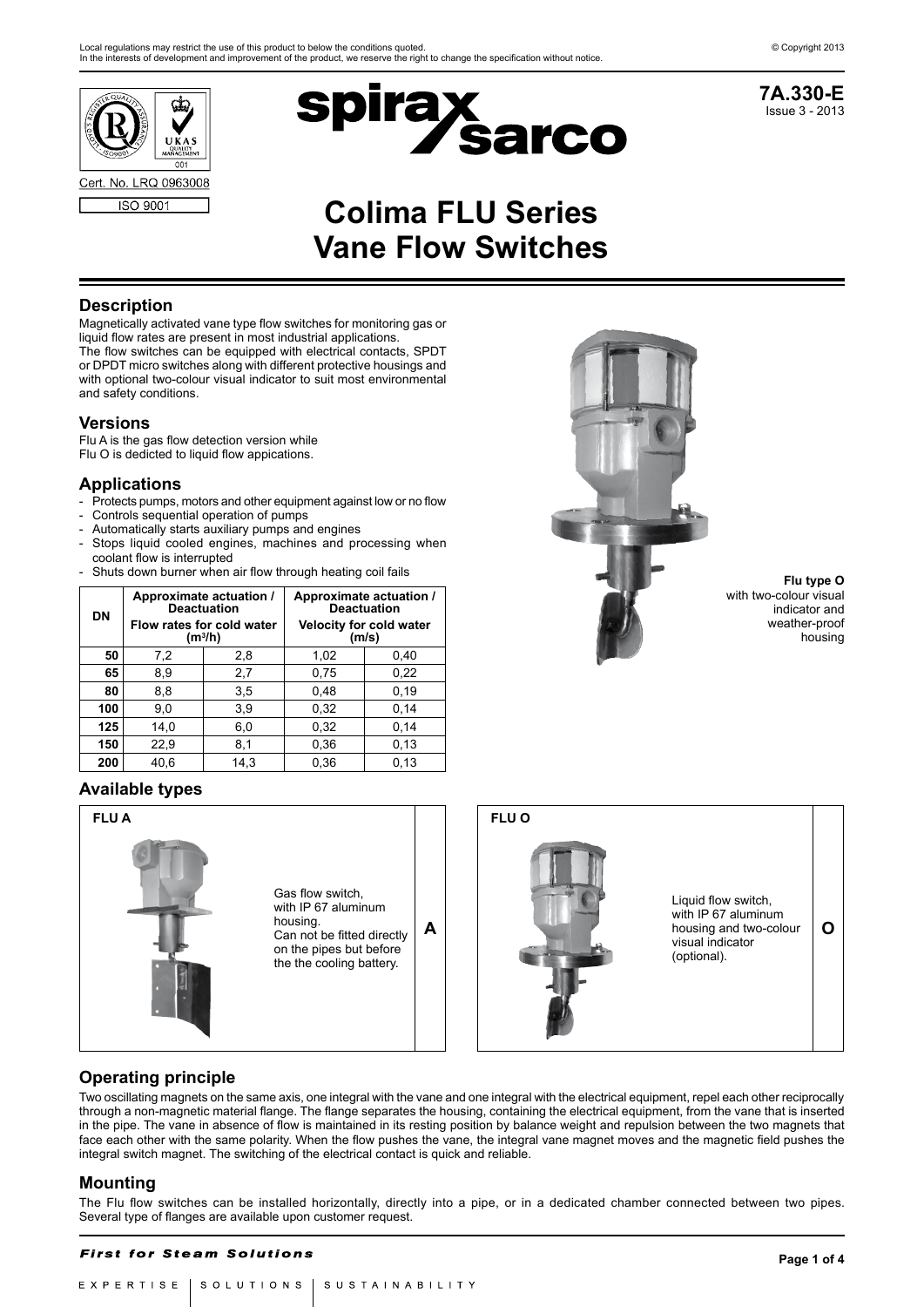# **Wetted parts**

| -lange       |  |       | Vane |              |  |       |              |       |  |
|--------------|--|-------|------|--------------|--|-------|--------------|-------|--|
| <b>Steel</b> |  | 304SS |      | 01000<br>uəc |  | 304SS | $\mathbf{A}$ | 316SS |  |

# **Process connections**

Depending on pipe diameter different solutions can be provided, utilizing with customized vane arms.





**Note:** several types of normalized flanges can be provided upon customer request.

| DN<br><b>PIPE</b> | <b>FLANGE EN</b> |                | <b>FLANGE ASME</b>           |                |  |
|-------------------|------------------|----------------|------------------------------|----------------|--|
| 50                | <b>DN50 PN16</b> | E <sub>3</sub> | 2"ANSI 150                   | A3             |  |
| 65                | <b>DN50 PN16</b> | E4             | 2"ANSI 150                   | A4             |  |
| 80                | <b>DN65 PN16</b> | E5             | 2.1/ <sub>2</sub> " ANSI 150 | A <sub>5</sub> |  |
| 100               | <b>DN80 PN16</b> | E6             | 3"ANSI 150                   | A6             |  |
| 125               | <b>DN80 PN16</b> | F7             | 3"ANSI 150                   | A7             |  |
| 150               | <b>DN80 PN16</b> | E8             | 3"ANSI 150                   | A8             |  |
| 200               | <b>DN80 PN16</b> | E9             | 3"ANSI 150                   | A9             |  |

### **Design conditions**

| TMA - Maximum allowable temperature | Steel | -20 to $+150$ °C up to 350 °C with cooling extension |
|-------------------------------------|-------|------------------------------------------------------|
| PMA - Maximum allowable pressure    | Steel | bar ∼ب                                               |

**Note:** on request (subject to feasibility) flanges are available for pressure> 16 bar g.



**Flu type O** with two-colour visual indicator



**Note:** DN tubo ≥ 80.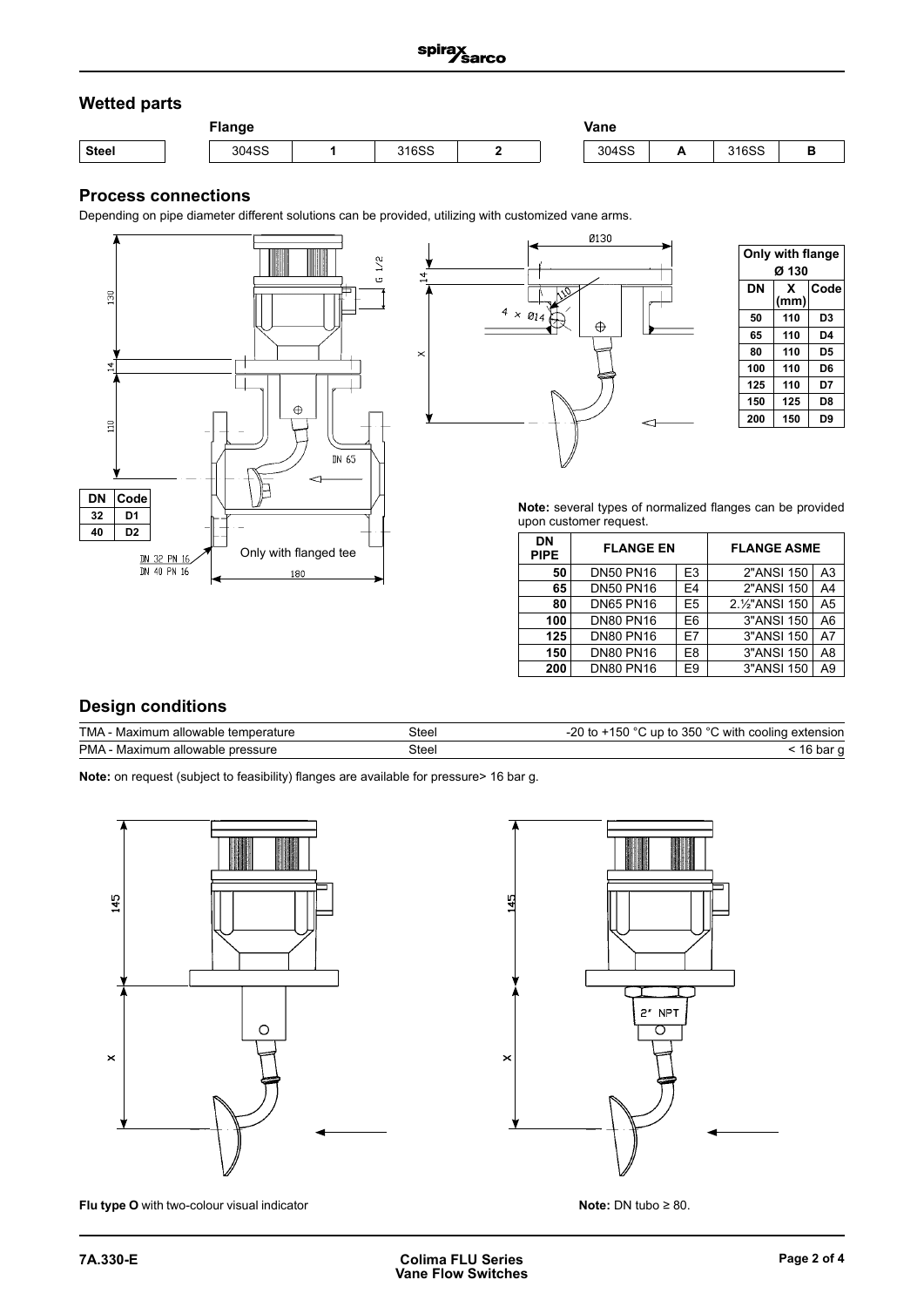# **Electrical equipment and housings for Colima FLU series flow switches**

#### **Description**

The electrical equipment for the FLU series level switches comprises a support and a contact.

The oscillating element includes a magnet whose south pole points towards the flange that separates the electrical equipment from the liquid or gas contained in the pipe. According to the pressure on the vane provided by the liquid or gas flow in the pipe, the vane works by pivoting a sealed cartridge containing a magnet, with south polarity on the end towards the flange.

As the two magnets on the two oscillating devices repel each other, they are never in line on the same axis. Consequently, the status of the electrical equipment switches from the normally open (NO) to normally closed (NC) position or vice versa.



# **Electrical contact characteristics**

| <b>Standard SPDT Contact</b>                               |                                                 |   |      |           |  |  |  |  |
|------------------------------------------------------------|-------------------------------------------------|---|------|-----------|--|--|--|--|
| Standard microswitches are recommended for general purpose |                                                 |   |      |           |  |  |  |  |
|                                                            | Contact resistance: 15 mOhm Max (Initial value) |   |      |           |  |  |  |  |
| Mechanical life: >106                                      |                                                 |   |      |           |  |  |  |  |
| Electrical life: >105                                      |                                                 |   |      |           |  |  |  |  |
| v                                                          |                                                 | A |      | Load      |  |  |  |  |
| 250                                                        | 15                                              |   | 0,25 | Resistive |  |  |  |  |
|                                                            | 15                                              |   | 0,03 | Inductive |  |  |  |  |
| 125                                                        | 15                                              |   | 0,5  | Resistive |  |  |  |  |
|                                                            | 15                                              |   | 0,05 | Inductive |  |  |  |  |
| 30                                                         | <b>NA</b>                                       |   | 6    | Resistive |  |  |  |  |
|                                                            | <b>NA</b>                                       |   | 5    | Inductive |  |  |  |  |